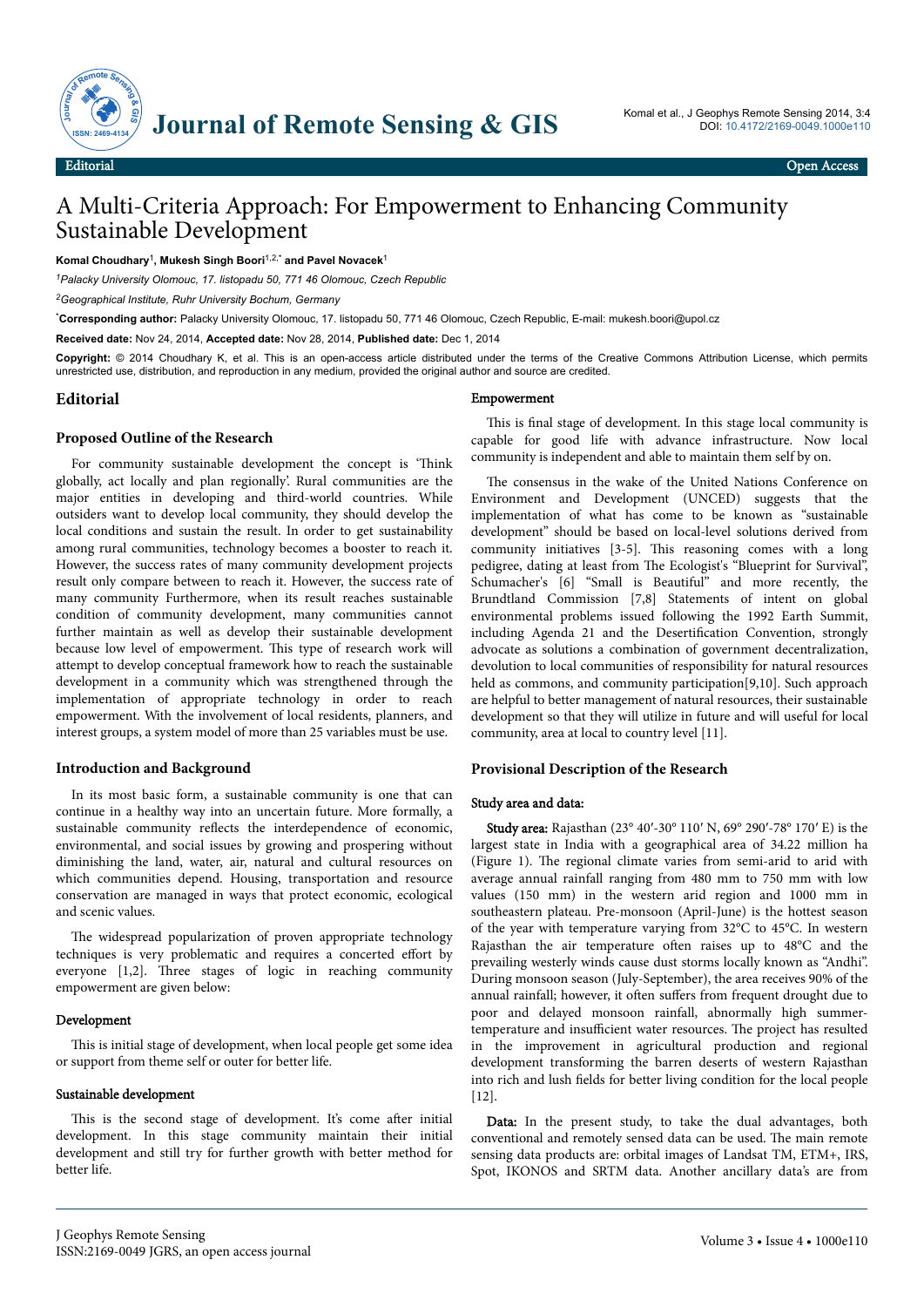Page 2 of 4

metrology, climatology, agriculture, forest and survey departments such as geology and geography (topographic sheets of survey of India). In non-spatial data are demographic data, occupation data, and data related to amenities and general facilities, land and power availability etc. of the study area.

# **Objectives**

- 1. The specific objective of this research work includes:
- 2. To empowered to advance rural initiative to access basic needs which can promote sustainable livelihood through self-reliance and community participation;
- 3. To promote self-sufficient development by their on-self for better life of local community;
- 4. To promote sustainable integrated community development with the rural communities through improving food security, promotion of saving culture, empowerment of women and safe motherhood, promotion of education and literacy, water and sanitation and climate change mitigation and adaptation;



- 1. To improve food security and household income in the rural;
- 2. To promote good health through increasing awareness on the causes of various diseases as well as promotion of safe motherhood (with much effort to the following diseases HIV/AIDS, Malaria and Tuberculosis);
- 3. To promote access to safe and portable water, good sanitation and hygiene using participatory methods;
- 4. To promote quality education, adult literacy programs and affordable vocational skills to the vulnerable youth and women

The main object of the community sustainable development is to achieve economic development, peace and security, and growth, alleviate poverty, enhance the standard and quality of life of the peoples, and support the socially disadvantaged through Regional Integration. Нese objectives must be achieved through increased Regional Integration, built on democratic principles, and equitable and sustainable development.

## **Methodology**

This type of research proposals attempt to develop conceptual framework how to reach the sustainable development in a community which was strengthened through the implementation of appropriate technology in order to reach empowerment. Нe framework must be constructed through literature survey and then combined with several sample cases to provide a comprehensive discussion. We assume that empowerment is the next shape of sustainable development. Нree stages of community development may reveal. Appropriate technology will be positioned as the bridging point in reaching empowerment of rural communities. By looking at previous efforts which treated sustainable development as the final purpose of community development projects, this type of research will gave new lights how to reach beyond it. Empowering rural communities and sustaining their sustainable development.

This research project consists of 4 distinct work-packages including reviewed literatures of each idea, which were about community empowerment, appropriate technology, and sustainable development (Figure 2). WP1 and WP2 focus on data collection and require fieldwork. WP3 and WP4 focus on data analysis and model building.



WP1: Literature study and Compilation of past and present-day community information for sustainable development using multicriteria approach;

WP2: Collection of socio-economic, population and environmental data for community sustainable estimation

WP3: Identification of the main socio-economic and biogeophysical drivers for community sustainable development with ecosystem and there effects on society;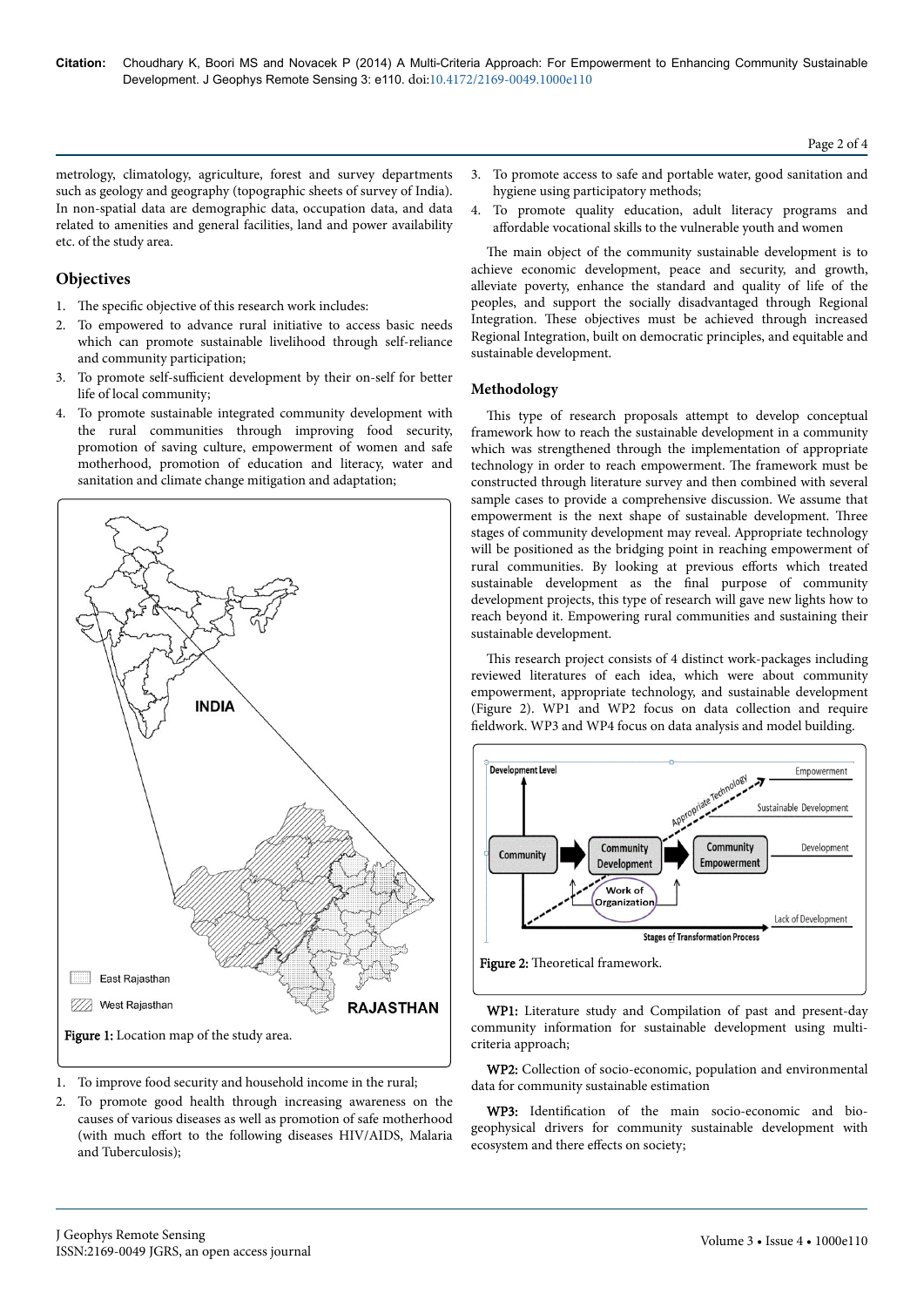**Citation:** Choudhary K, Boori MS and Novacek P (2014) A Multi-Criteria Approach: For Empowerment to Enhancing Community Sustainable Development. J Geophys Remote Sensing 3: e110. doi:10.4172/2169-0049.1000e110

Page 3 of 4

WP4: To develop future community sustainable scenarios and evaluation of possible management strategies.

This type of research work can use following system variables (Table 1) and criteria (Table 2) for the study area but not limited:

| Canals                          | Competition        | Local Transportation            |  |
|---------------------------------|--------------------|---------------------------------|--|
| Cultural activity               | Water pollution    | Accessibility to water resource |  |
| Tourism crops                   | Waste treatment    | Infrastructure                  |  |
| Hiking trails                   | Recycling          | Community conscience            |  |
| Local industry                  | Employment         | Environment quality             |  |
| Marketing promotion             | Culture industry   | Local security                  |  |
| Irrigation resource             | Tourist turbulence | Local governance                |  |
| Agriculture                     | Traffic congestion | <b>Education inputs</b>         |  |
| Dependence on imported resource | Community image    |                                 |  |

## Table 1: System variables.

| Sector of Life          | Phys. Category | <b>Dynamic Category</b> | <b>System Relation</b> |
|-------------------------|----------------|-------------------------|------------------------|
| Economy                 | Matter         | Flow quantity           | Open system to input   |
| Population              | Energy         | Structural quantity     | Open system to output  |
| <b>Land Utilization</b> | Information    | Temporal dynamics       | Influenced internally  |
| Human Ecology           |                | Spatial dynamics        | Influenced externally  |
| Natural Balance         |                |                         |                        |
| Infrastructure          |                |                         |                        |
| <b>Communal Life</b>    |                |                         |                        |

## Table 2: Criteria matrix.

Therefore, this type of study is able to answer following research questions:

What kind of technology that can be applied to solve community problem in reaching empowerment?

What is the appropriate conceptual framework that can be adapted to transform community development into community empowerment?

What efforts to outsiders do to sustain the sustainable development of rural communities and reach empowerment?

## **Review of the work**

The need for community sustainable development for more socially, economically and environmentally sustainable systems of finance and exchange has never been more evident than it is at present, in the midst of a global economic and ecological crisis [13]. Conventional policy framings of sustainable development suggest ecological modernisation solutions based around market transformation and green growth [14,15] but these approaches have been criticised as inadequate in scope and ambition by academics [16], commentators [17] policy advisory bodies [18] and think tanks [19,20] for community sustainable development.

## **References**

- 1. Adams JS, McShane TO (1992) Нe [myth of wild Africa: Conservation](http://books.google.co.in/books/about/The_Myth_of_Wild_Africa.html?id=GWtWDN0BWt0C&redir_esc=y) [Without Illusion University of California Press Berkeley](http://books.google.co.in/books/about/The_Myth_of_Wild_Africa.html?id=GWtWDN0BWt0C&redir_esc=y).
- 2. [Boori MS, Vozenilek V \(2014\) Remote Sensing and land use / land cover](http://omicsgroup.org/journals/remote-sensing-and-land-useland-cover-trajectories-2169-0049.1000123.pdf) [trajectories. Journal of Geophysics and Remote Sensing 3:1–7.](http://omicsgroup.org/journals/remote-sensing-and-land-useland-cover-trajectories-2169-0049.1000123.pdf)
- 3. [Boori MS, Vozenilek V \(2014\) Land-cover disturbances due to tourism in](http://proceedings.spiedigitallibrary.org/proceeding.aspx?articleid=1930833) [Jeseniky region: A remote sensing and GIS based approach. SPIE Remote](http://proceedings.spiedigitallibrary.org/proceeding.aspx?articleid=1930833) [Sensing. 9245:1-11.](http://proceedings.spiedigitallibrary.org/proceeding.aspx?articleid=1930833)
- 4. [Boori MS, Vozenilek V \(2014\) Assessing land cover change trajectories in](http://www.waset.org/publications/9999308) [Olomouc Czech Republic. International journal of Environmental Ecology,](http://www.waset.org/publications/9999308) [Geological and Mining Engineering, 8:540-546.](http://www.waset.org/publications/9999308)
- 5. [Boori MS, Vozenilek V \(2014\) NASA EOS Aqua Satellite AMSR-E data for](http://omicsgroup.org/journals/nasa-eos-aqua-satellite-amsr-e-data-for-snow-variation-2329-6755.100e116.php?aid=28152) [snow variation. Journal of Geology and Geosciences 3:1–6.](http://omicsgroup.org/journals/nasa-eos-aqua-satellite-amsr-e-data-for-snow-variation-2329-6755.100e116.php?aid=28152)
- 6. [Boori MS, Vozenilek V \(2014\) Socio-hydrological vulnerability: A new](http://omicsgroup.org/journals/remote-sensing-and-gis-for-socio-hydrological-vulnerability-2329-6755.1000e115.pdf) [science through remote sensing and GIS. Global journal of Researches in](http://omicsgroup.org/journals/remote-sensing-and-gis-for-socio-hydrological-vulnerability-2329-6755.1000e115.pdf) [Engineering: E Civil and Structural Engineering 14: 36-42.](http://omicsgroup.org/journals/remote-sensing-and-gis-for-socio-hydrological-vulnerability-2329-6755.1000e115.pdf)
- 7. [Conroy C, Litvino€ M \(Eds\) \(1988\)](http://books.google.co.in/books?hl=en&lr=&id=rXn7AQAAQBAJ&oi=fnd&pg=PP1&dq=The+Greening+of+Aid:+Sustainable+Livelihoods+in+Practice&ots=uB51KxCD8c&sig=uXVpJ4B8_Wcgt4ez4Z6rwIGu7IM) Нe Greening of Aid: Sustainable [Livelihoods in Practice. Earthscan Publications, London and IIED, London.](http://books.google.co.in/books?hl=en&lr=&id=rXn7AQAAQBAJ&oi=fnd&pg=PP1&dq=The+Greening+of+Aid:+Sustainable+Livelihoods+in+Practice&ots=uB51KxCD8c&sig=uXVpJ4B8_Wcgt4ez4Z6rwIGu7IM)
- 8. Douthwaite R (1992) The Growth Illusion, Green Books, Bideford, UK.
- 9. [Fritsch Al and Gallimore Paul \(2007\) Healing appalachia: Sustainable living](http://books.google.co.in/books?hl=en&lr=&id=QAa6gK-t0T0C&oi=fnd&pg=PR11&dq=Healing+appalachia:+Sustainable+living+through+appropriate+technology&ots=RcujeM7AnD&sig=76ta8fU5SEs5F4sbMDkKzJZv7lA) through appropriate technology. Нe [University Press of Kentucky, USA.](http://books.google.co.in/books?hl=en&lr=&id=QAa6gK-t0T0C&oi=fnd&pg=PR11&dq=Healing+appalachia:+Sustainable+living+through+appropriate+technology&ots=RcujeM7AnD&sig=76ta8fU5SEs5F4sbMDkKzJZv7lA)
- 10. [Ghai D and Vivian J \(Eds.\) \(1992\) Grassroots Environmental Action:](http://books.google.co.in/books?hl=en&lr=&id=-KGsAgAAQBAJ&oi=fnd&pg=PP1&dq=Grassroots+Environmental+Action:+People%27s+Participation+in+Sustainable+Development.&ots=1nptSnn3_1&sig=5uG6aOEyKM-MYtIlEt54zhvxVhs) [People's Participation in Sustainable Development. Routledge for UNRISD,](http://books.google.co.in/books?hl=en&lr=&id=-KGsAgAAQBAJ&oi=fnd&pg=PP1&dq=Grassroots+Environmental+Action:+People%27s+Participation+in+Sustainable+Development.&ots=1nptSnn3_1&sig=5uG6aOEyKM-MYtIlEt54zhvxVhs) [London.](http://books.google.co.in/books?hl=en&lr=&id=-KGsAgAAQBAJ&oi=fnd&pg=PP1&dq=Grassroots+Environmental+Action:+People%27s+Participation+in+Sustainable+Development.&ots=1nptSnn3_1&sig=5uG6aOEyKM-MYtIlEt54zhvxVhs)
- 11. [Ghai D \(Ed.\) \(1994\) Development and Environment: Sustaining people and](http://www.unrisd.org/80256B3C005BCCF9/(httpPublications)/5815CC4948F60DD680256B670065D239?OpenDocument) [Nature \( special issue\) Development and Change 25: 1.](http://www.unrisd.org/80256B3C005BCCF9/(httpPublications)/5815CC4948F60DD680256B670065D239?OpenDocument)